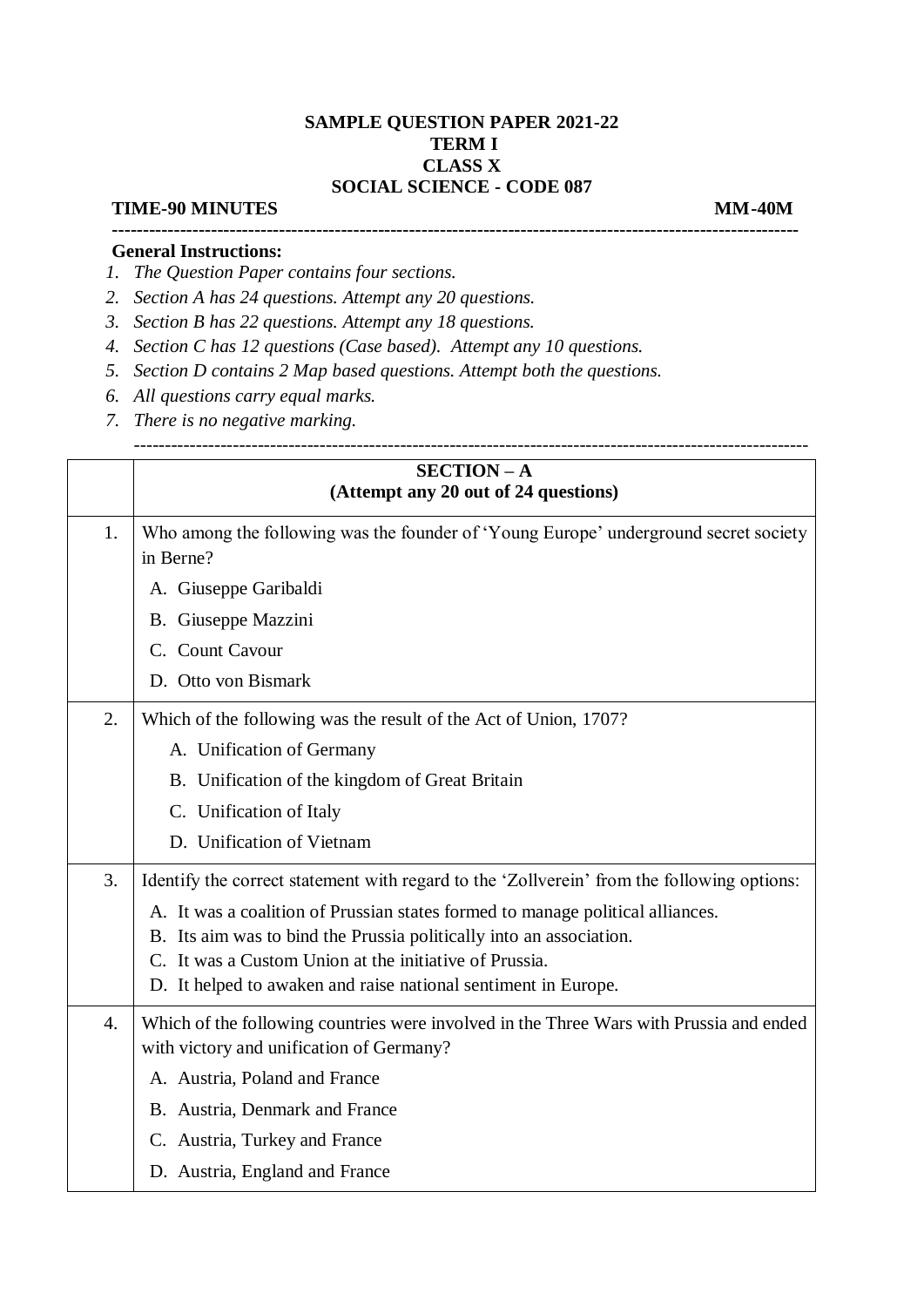| 5.  | Identify the ideology under which people demanded freedom of markets in early-<br>nineteenth-century Europe.                                                                       |
|-----|------------------------------------------------------------------------------------------------------------------------------------------------------------------------------------|
|     | A. Romanticism                                                                                                                                                                     |
|     | <b>B.</b> Liberalism                                                                                                                                                               |
|     | C. Socialism                                                                                                                                                                       |
|     | D. Rationalism                                                                                                                                                                     |
| 6.  | Choose the correctly matched pair about the crops and the areas they are grown in:                                                                                                 |
|     | A. Groundnut-Assam                                                                                                                                                                 |
|     | B. Tea- Gujarat<br>C. Coffee-Karnataka                                                                                                                                             |
|     | D. Sugarcane – Chhattisgarh                                                                                                                                                        |
|     |                                                                                                                                                                                    |
| 7.  | The piece of land left uncultivated for the past 1 to 5 agricultural years is called                                                                                               |
|     | Choose the correct option:                                                                                                                                                         |
|     | A. Barren land                                                                                                                                                                     |
|     | B. Forest land                                                                                                                                                                     |
|     | C. Grazing land                                                                                                                                                                    |
|     | D. Fallow land                                                                                                                                                                     |
| 8.  | Which one of the following conferences was convened to discuss environmental<br>protection and socio-economic development at the global level in 1992?                             |
|     | A. Kyoto Protocol                                                                                                                                                                  |
|     | <b>B.</b> Montreal Protocol                                                                                                                                                        |
|     | C. Rio de Janeiro Earth Summit                                                                                                                                                     |
|     | D. World Summit on Sustainable Development                                                                                                                                         |
| 9.  | India has land under a variety of relief features. Which of the following features ensure<br>perennial flow of some rivers, provide facilities for tourism and ecological aspects? |
|     | A. Plains                                                                                                                                                                          |
|     | <b>B.</b> Plateaus                                                                                                                                                                 |
|     | C. Islands                                                                                                                                                                         |
|     | D. Mountains                                                                                                                                                                       |
| 10. | Which one of the following human activities has contributed significantly in land<br>degradation?                                                                                  |
|     | A. Deforestation                                                                                                                                                                   |
|     | B. Crop rotation                                                                                                                                                                   |
|     | C. Shelter belts                                                                                                                                                                   |
|     | D. Ploughing                                                                                                                                                                       |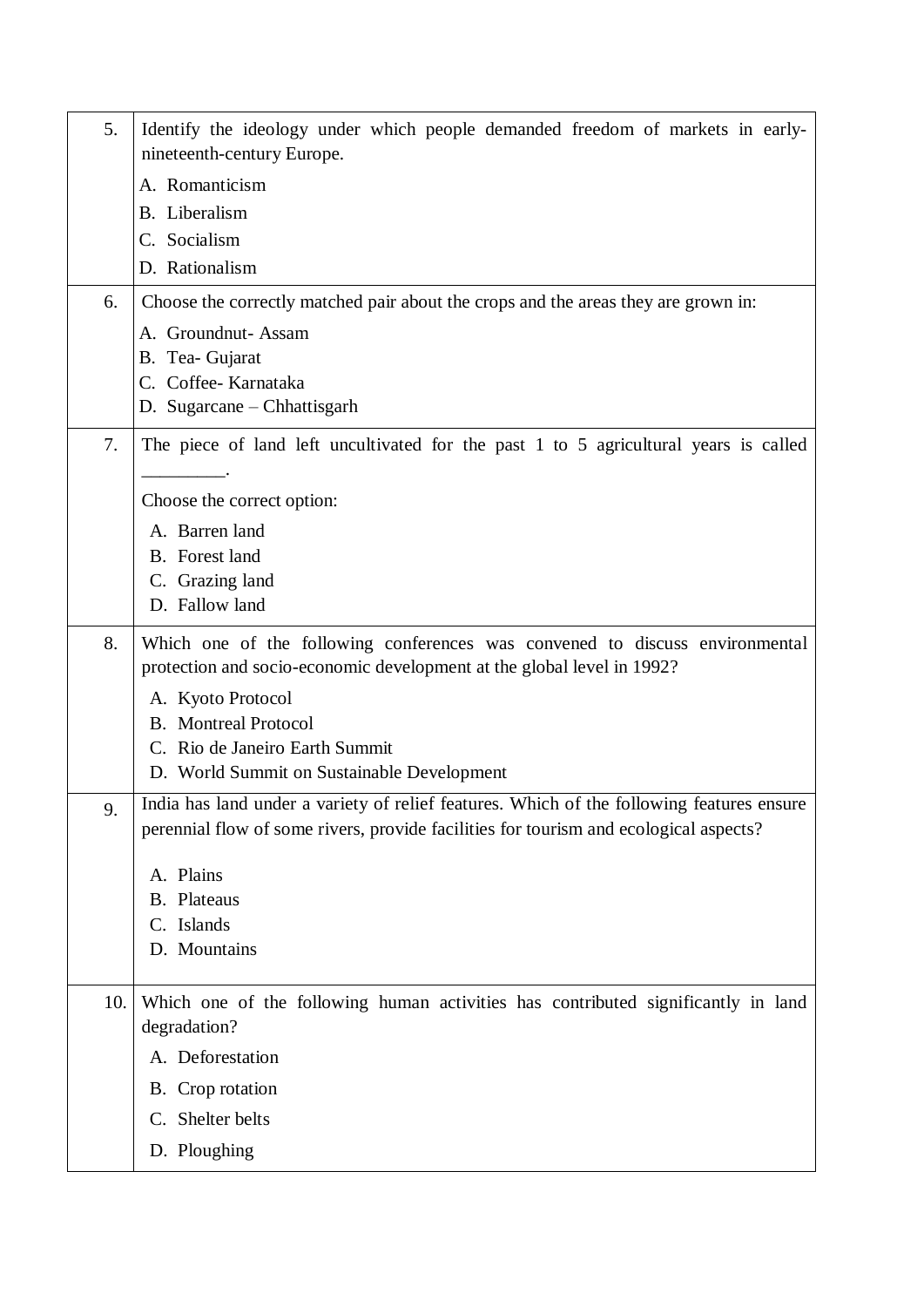| 11.  | Which one of the following countries adopted majoritarianism in their Constitution?                                                                                                                                                                                                                                                                                                                                                                      |
|------|----------------------------------------------------------------------------------------------------------------------------------------------------------------------------------------------------------------------------------------------------------------------------------------------------------------------------------------------------------------------------------------------------------------------------------------------------------|
|      | A. Nepal<br>B. India<br>Sri Lanka<br>$C_{\cdot}$<br>D. Bangladesh                                                                                                                                                                                                                                                                                                                                                                                        |
| 12.  | Identify the significant reason of power sharing from the following options.                                                                                                                                                                                                                                                                                                                                                                             |
|      | A. Reduces socio-economic conflicts<br>B. Provides ethnic -cultural development<br>C. Allows people to enjoy specific rights<br>D. Restricts supremacy of one party                                                                                                                                                                                                                                                                                      |
| 13.1 | Apart from the Central and the State Government, Belgium has a third kind of government<br>as well. Identify this third kind of government from the following options:<br>A. Democratic Government<br><b>B.</b> Socialist Government<br>C. Community Government<br>D. Liberal Government                                                                                                                                                                 |
| 14.  | Which of the following countries is an example of 'Coming Together Federation'?<br>A. India<br>B. Sri Lanka<br>C. USA<br>D. Belgium                                                                                                                                                                                                                                                                                                                      |
| 15.  | Why is the power shared amongst different organs of government called as horizontal<br>distribution of power? Identify the correct reason.<br>It gives judiciary more power than legislature and executive.<br>A.<br>It allows different organs of government to be placed at the same level.<br><b>B.</b><br>It gives representation to different ideologies at political level.<br>C.<br>It influences and coordinates in the decision-making process. |
| 16.  | In India's federal system, the Central and the State governments have the power to<br>legislate on all those subjects which are included in the:<br>A. Union list<br><b>B.</b> State list<br>C. Concurrent list<br>D. Residuary subjects                                                                                                                                                                                                                 |
| 17.  | Which of the following states of India enjoy special powers under Article 371A of the<br>Constitution of India?<br>A. Nagaland<br>B. Rajasthan<br>C. Himachal Pradesh<br>D. Tamil Nadu                                                                                                                                                                                                                                                                   |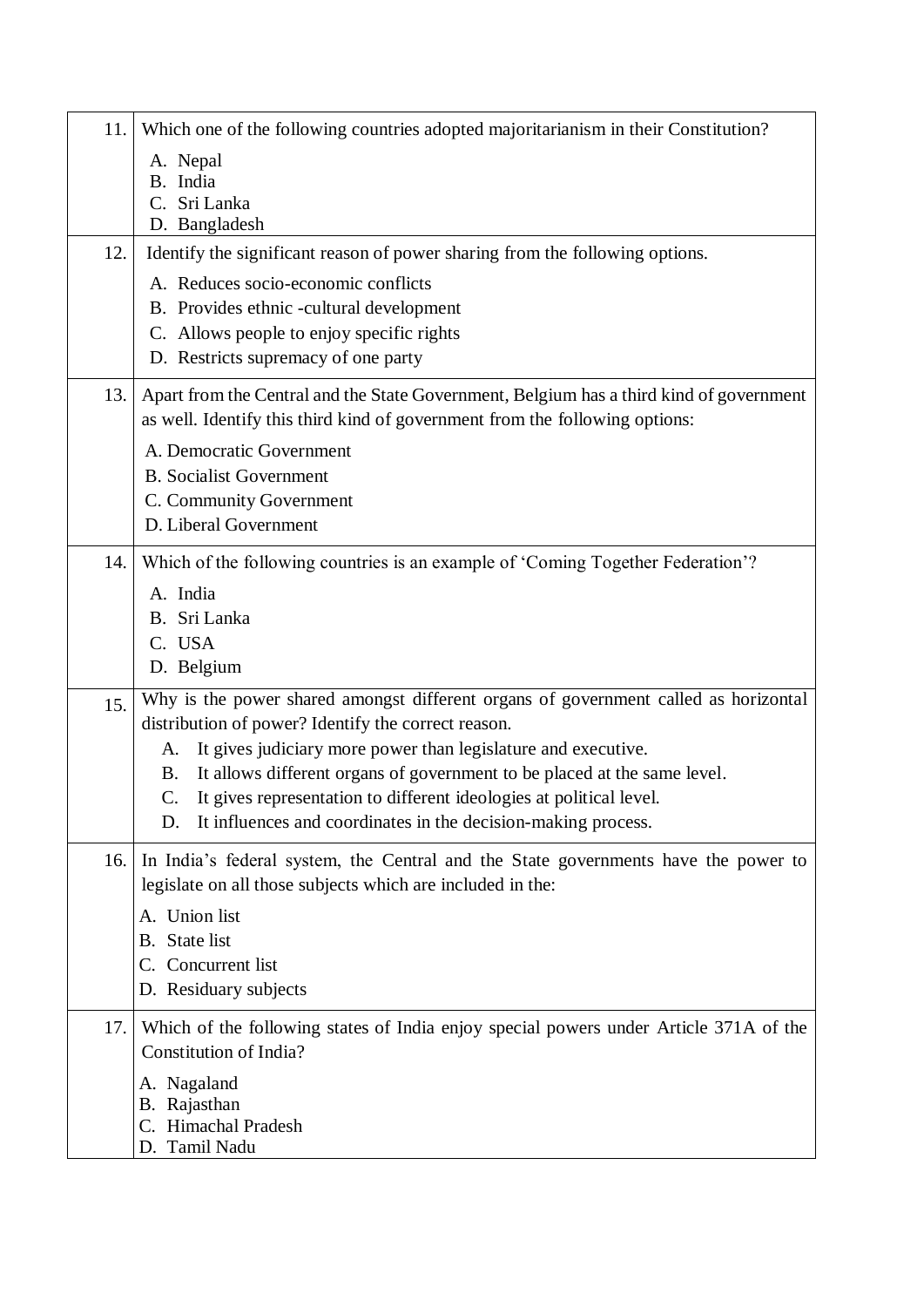| 18. | Which one the following is an example of Primary Sector activity?                                                                                                                                                                                                                                                                                                                                                                                                              |
|-----|--------------------------------------------------------------------------------------------------------------------------------------------------------------------------------------------------------------------------------------------------------------------------------------------------------------------------------------------------------------------------------------------------------------------------------------------------------------------------------|
|     | A. Baking<br><b>B.</b> Outsourcing<br>C. Farming<br>D. Banking                                                                                                                                                                                                                                                                                                                                                                                                                 |
| 19. | Which of the following measures the proportion of literate population in the seven and<br>above age group?                                                                                                                                                                                                                                                                                                                                                                     |
|     | A. Net Attendance Ratio<br><b>B.</b> Enrolment Rate<br>C. Literacy Rate<br>D. Drop out Ratio                                                                                                                                                                                                                                                                                                                                                                                   |
| 20. | Which one of the following is the correct meaning of 'Average Income'?                                                                                                                                                                                                                                                                                                                                                                                                         |
|     | A. The total income of the country divided by its earning population.<br>B. The total income of the country divided by its total population.<br>The total income of all the residents of the country.<br>C.<br>D. The total income from the domestic and foreign sources.                                                                                                                                                                                                      |
| 21. | Which one of the following best describes Human Development Index (HDI)?<br>A. Improvement in science, information and technology<br>B. Improvement in health, education and income<br>C. Improvement in information and communication<br>D. Improvement in investment, finance and technology                                                                                                                                                                                 |
| 22. | "Consequences of environmental degradation do not respect national or state boundaries."<br>Which of the following is the essence of this statement?                                                                                                                                                                                                                                                                                                                           |
|     | A. Economic development<br><b>B.</b> Human Development<br>C. Sustainable Development<br>D. National Development                                                                                                                                                                                                                                                                                                                                                                |
| 23. | Which of the following examples fall under an organized sector?                                                                                                                                                                                                                                                                                                                                                                                                                |
|     | A. A daily wage labourer working for a contractor.<br>B. An engineer getting all employment benefits.<br>C. A cleaning staff in a private school<br>D. A tailor stitching clothes at his home.                                                                                                                                                                                                                                                                                 |
| 24. | Mahatma Gandhi National Rural Employment Guarantee Act 2005 states a guarantee of<br>minimum 100 days of employment per year. If government is unable to fulfil these 100<br>days of an employment, the government would have to----------------------------------<br>Choose the correct option:<br>A. Pay the compensation in lieu of these days<br>B. Provide another scheme for the same<br>C. Pay at least 1/3 percent allowance<br>D. Provide health care as compensation |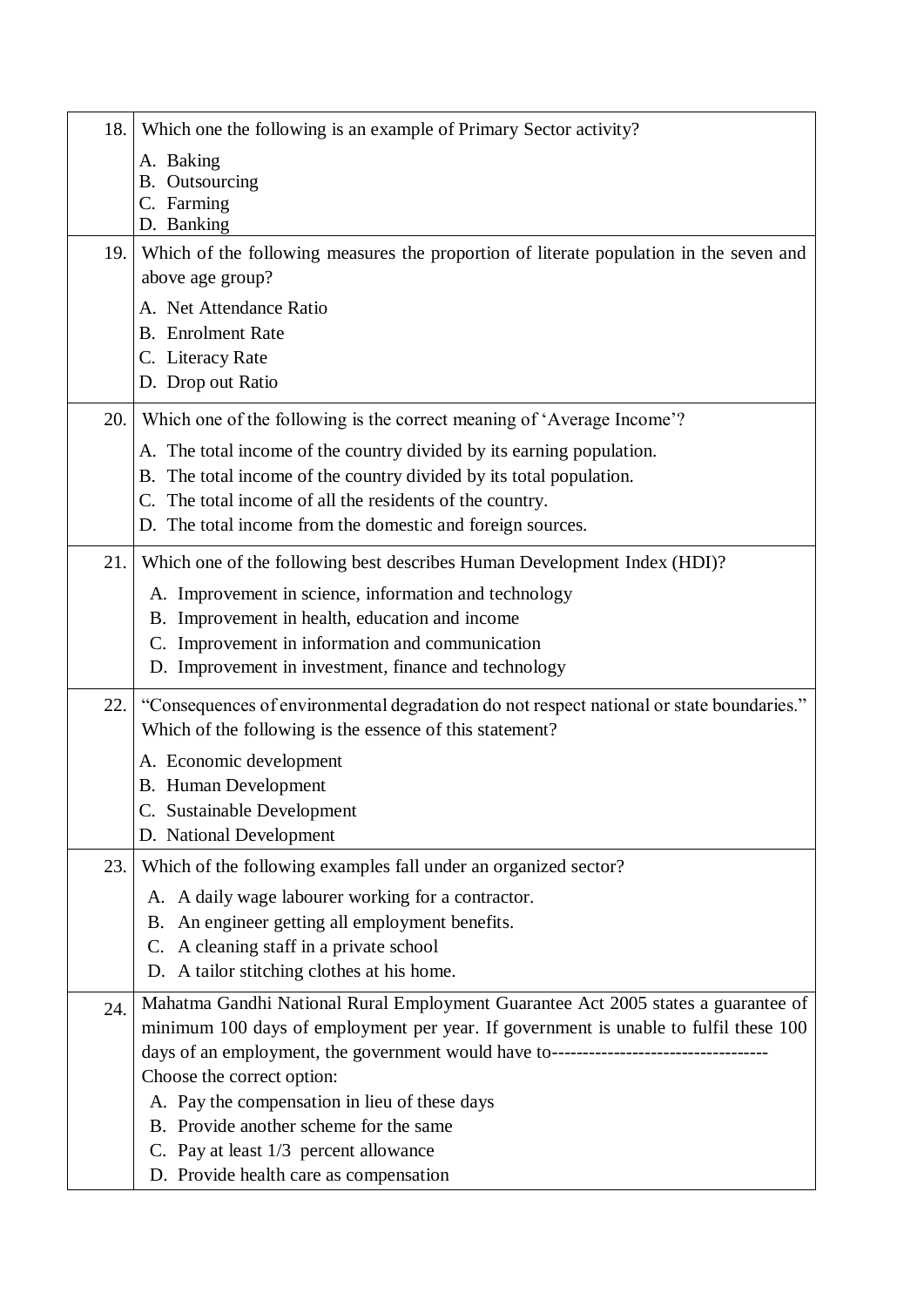|      | <b>SECTION - B</b><br>(Attempt any 18 out of 22 questions)                                                    |
|------|---------------------------------------------------------------------------------------------------------------|
| 25.1 | Following image is the personification of Germany commonly associated with the                                |
|      | Romantic Era and the Revolutions of 1848. Identify its name from among the following<br>options.              |
|      |                                                                                                               |
|      | Options:                                                                                                      |
|      | A. Marianna                                                                                                   |
|      | <b>B.</b> Philip Viet<br>C. Germania                                                                          |
|      | D. La Italia                                                                                                  |
|      | NOTE: Following question is for Visually impaired candidates in lieu of $Q25$ .                               |
|      | Identify the name of the Prussian King who was proclaimed German Emperor in a<br>ceremony held at Versailles. |
|      | A. William I<br>B. William II<br>C. Henry VII<br>D. Louis IV                                                  |
| 26.  | Which of the following option(s) is/are correct about Balkan nationalism?                                     |
|      | The Balkan region became part of the conflict because of the Ottoman Empire.<br>I.                            |
|      | The region comprised of ethnic groups included Greeks, Serbs, Montenegro, etc.<br>П.                          |
|      | British and ethnic nationalities struggled to establish their identity.<br>III.                               |
|      | Options:                                                                                                      |
|      | A. I & II                                                                                                     |
|      | <b>B.</b> II & III                                                                                            |
|      | C. Only II                                                                                                    |
|      | D. Only 1                                                                                                     |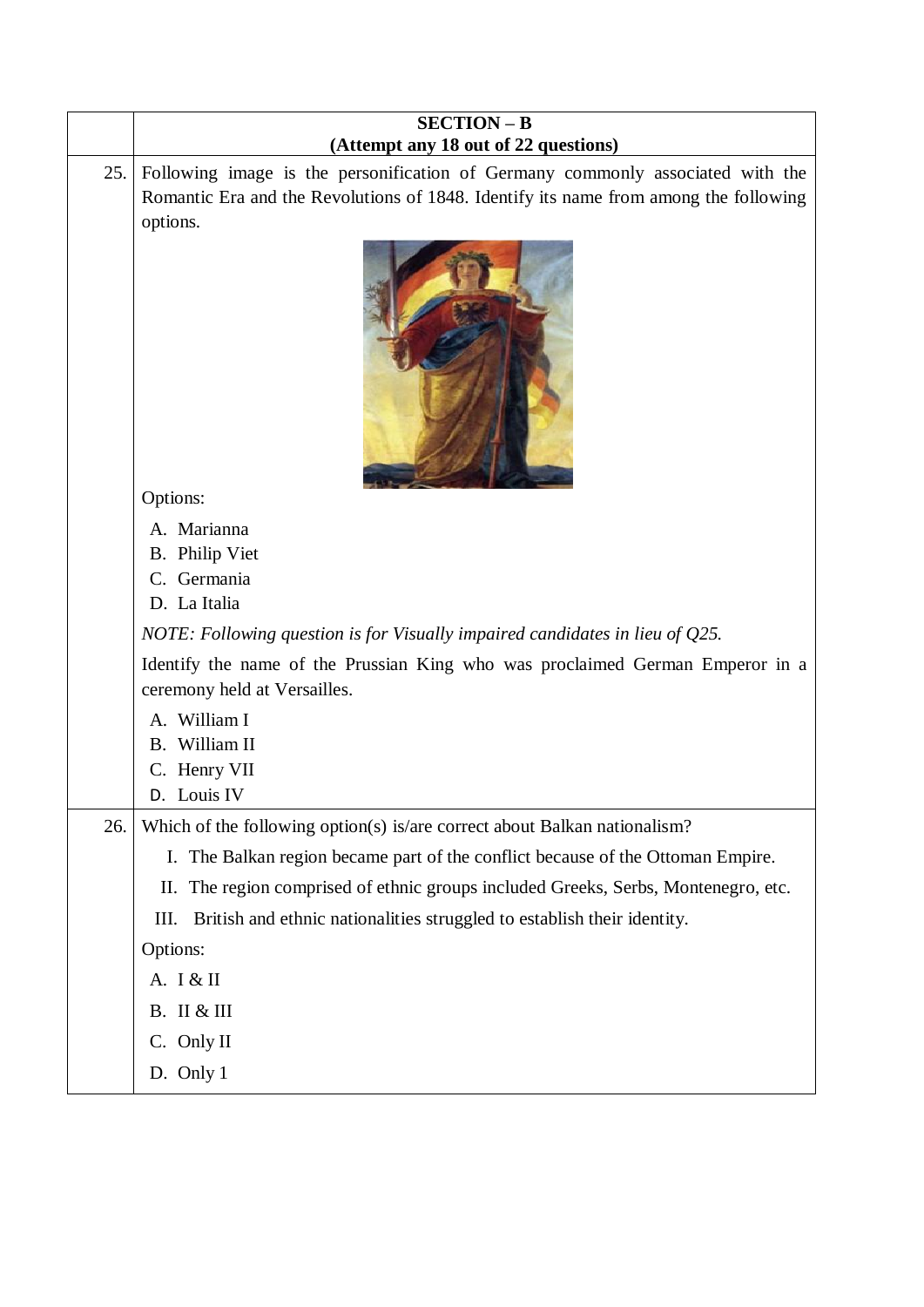| 27.  | Why did the weavers in Silesia revolt against contractors in 1845? Identify the appropriate<br>reason from the following options.                                                                                                                                                                                            |
|------|------------------------------------------------------------------------------------------------------------------------------------------------------------------------------------------------------------------------------------------------------------------------------------------------------------------------------|
|      | A. Contractors did not pay their dues<br>B. Contractors appointed few on high posts<br>C. Contactors used government policies<br>D. Contractors gave them loans on high interests                                                                                                                                            |
|      | 28. Identify the major aspect that helped in the formation of a nation-state in Britain.                                                                                                                                                                                                                                     |
|      | A. In 1688, the monarch of Britain fought war with English Parliament.<br>B. The Parliament through a bloodless revolution seized power from the monarchy.<br>C. The British nation was formed as a result of a war with Ireland and Wales.<br>D. The formation of a nation-state in Britain was the result of many revolts. |
| 29.  | Identify the soil with the help of clues given below $-$                                                                                                                                                                                                                                                                     |
|      | develops in areas with high temperature and heavy rainfall                                                                                                                                                                                                                                                                   |
|      | is low in humus content                                                                                                                                                                                                                                                                                                      |
|      | found in the hilly areas of Karnataka, Kerala and Tamil Nadu                                                                                                                                                                                                                                                                 |
|      | A. Forest soil<br>B. Yellow soil<br>C. Black soil<br>D. Laterite soil                                                                                                                                                                                                                                                        |
| 30.  | Which of the following categories of resources can we put Tidal energy in?                                                                                                                                                                                                                                                   |
|      | A. Renewable resources                                                                                                                                                                                                                                                                                                       |
|      | B. Non-renewable resources                                                                                                                                                                                                                                                                                                   |
|      | C. Actual resources<br>D. Potential resources                                                                                                                                                                                                                                                                                |
|      |                                                                                                                                                                                                                                                                                                                              |
| 31.1 | Consider the following statements on power sharing and select the answer using the codes<br>given below:                                                                                                                                                                                                                     |
|      | It is good for democracy.<br>I.<br>It creates harmony in different groups<br>II.<br>III.<br>It brings transparency in the governance.<br>It brings socio-political competition among parties.<br>IV.<br>Options:                                                                                                             |
|      | A. I, II & III<br><b>B.</b> II, III & IV<br>C. I, III & IV<br>D. I, II & IV                                                                                                                                                                                                                                                  |
| 32.  | How does Judiciary act as an umpire in a federal nation?                                                                                                                                                                                                                                                                     |
|      | A. Judiciary rules over Centre and State                                                                                                                                                                                                                                                                                     |
|      | B. Centre and Judiciary work collectively                                                                                                                                                                                                                                                                                    |
|      | C. Courts can change structure of Constitution<br>D. Courts use the power to interpret the Constitution                                                                                                                                                                                                                      |
|      |                                                                                                                                                                                                                                                                                                                              |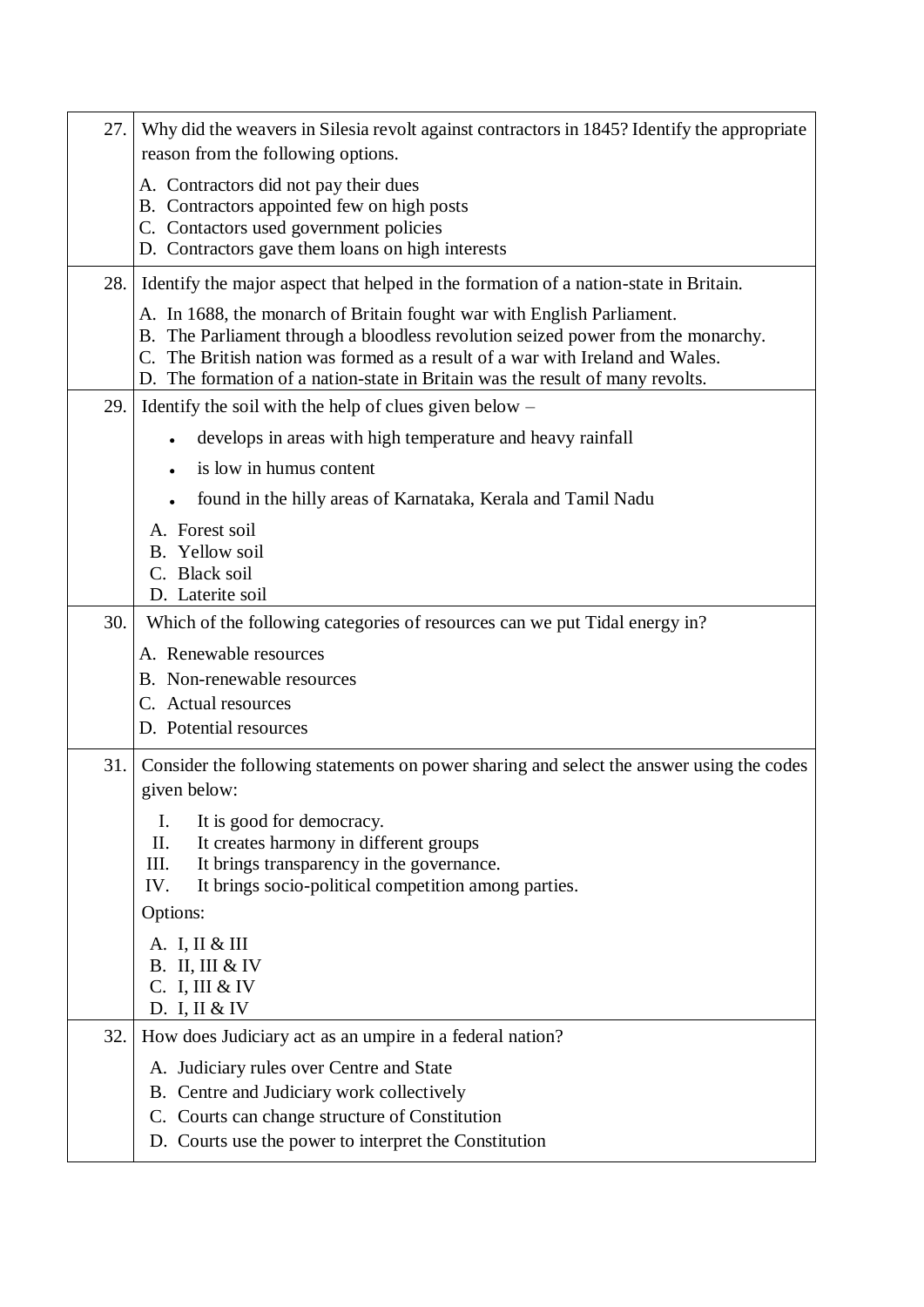| 33. |                                  | the statements and choose the appropriate option.                                                                               | Two statements are given in the question below as Assertion (A) and Reasoning (R). Read                                                                                                                                      |
|-----|----------------------------------|---------------------------------------------------------------------------------------------------------------------------------|------------------------------------------------------------------------------------------------------------------------------------------------------------------------------------------------------------------------------|
|     |                                  |                                                                                                                                 | Assertion (A): Sri Lanka adopted Sinhala as the only official language of the state.                                                                                                                                         |
|     |                                  |                                                                                                                                 | Reason (R): The government of Sri Lanka wanted to foster their culture, language and                                                                                                                                         |
|     | religion.                        |                                                                                                                                 |                                                                                                                                                                                                                              |
|     | Options:                         |                                                                                                                                 |                                                                                                                                                                                                                              |
|     |                                  | A. Both A and R are true, and R is the correct explanation of A.<br>C. A is true but R is false.<br>D. A is false but R is true | B. Both A and R are true, but R is not the correct explanation of A.                                                                                                                                                         |
| 34. |                                  |                                                                                                                                 | Match the following items given in Column A with those in Column B.                                                                                                                                                          |
|     |                                  | <b>Column A</b>                                                                                                                 | <b>Column B</b>                                                                                                                                                                                                              |
|     | Ι.                               | <b>Information Technology</b>                                                                                                   | 1. Concurrent List                                                                                                                                                                                                           |
|     | Π.                               | Police                                                                                                                          | 2. Union List                                                                                                                                                                                                                |
|     | III.                             | Education                                                                                                                       | 3. State List                                                                                                                                                                                                                |
|     | IV.                              | Defence                                                                                                                         | 4. Residuary Subjects                                                                                                                                                                                                        |
|     |                                  | Choose the correct answer from the option given below:                                                                          |                                                                                                                                                                                                                              |
|     |                                  | A. I-4, II-3, III-1, IV-2                                                                                                       |                                                                                                                                                                                                                              |
|     |                                  | B. I-3, II-4, III-1, IV-2                                                                                                       |                                                                                                                                                                                                                              |
|     |                                  | C. I-4, II-1, III-3, IV-2                                                                                                       |                                                                                                                                                                                                                              |
|     |                                  | D. I-4, II-2, III-1, IV-3                                                                                                       |                                                                                                                                                                                                                              |
| 35. | A. 18<br>B. 21<br>C. 22<br>D. 25 | exam? Select the appropriate option.                                                                                            | Anita is appearing in an examination conducted for recruitment to Central Government<br>positions. In how many languages as mentioned in the 8 <sup>th</sup> Schedule can she opt to take the                                |
| 36. | information.                     | Governments.<br>It is called as a third tier of the Government.<br>with them.                                                   | Identify the administrative system of Indian Government with the help of the following<br>Power shared between Central and State Governments to Local<br>The State Governments are required to share some powers and revenue |
|     |                                  |                                                                                                                                 |                                                                                                                                                                                                                              |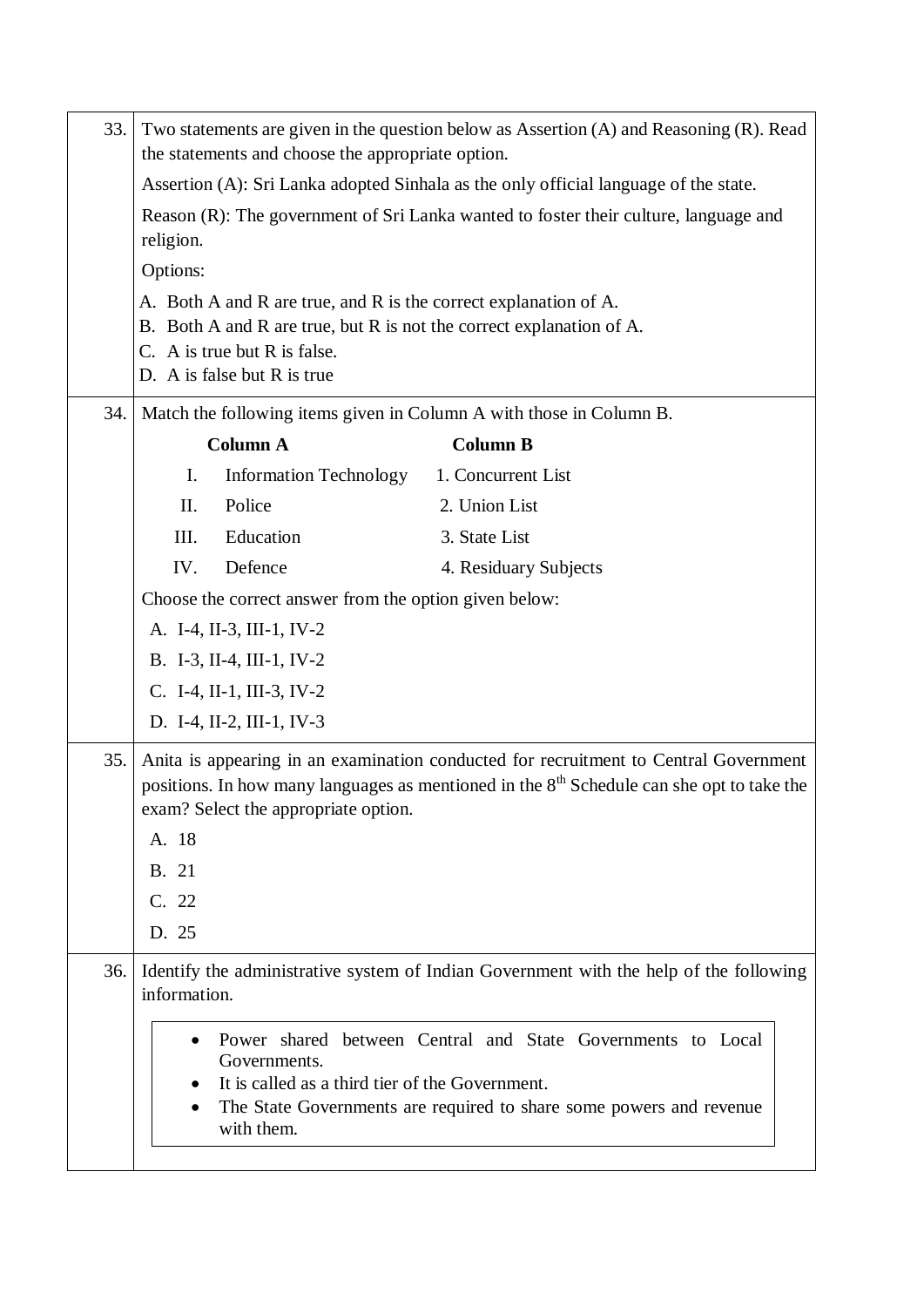| Select the appropriate option from the following.                                                                                                   |  |
|-----------------------------------------------------------------------------------------------------------------------------------------------------|--|
| A. Federal system                                                                                                                                   |  |
| B. Unitary Federal system                                                                                                                           |  |
| C. Decentralised system                                                                                                                             |  |
| D. Unitary system                                                                                                                                   |  |
| Which of the following options prove that India is a quasi-federal state?<br>37.                                                                    |  |
| I.<br>More powers with Centre                                                                                                                       |  |
| II.<br>Residuary subjects with Centre                                                                                                               |  |
| Equal subjects with Centre and States<br>III.<br>IV.<br>Currency and Railways with Centre                                                           |  |
| Options:                                                                                                                                            |  |
|                                                                                                                                                     |  |
| A. I, III & IV<br><b>B.</b> I, II & IV                                                                                                              |  |
| C. II, III & IV                                                                                                                                     |  |
| D. II, III & IV                                                                                                                                     |  |
| Identify the correct statement/s about the theory of Federalism in the Indian Constitution.<br>38.                                                  |  |
| $\mathbf{I}$ .<br>The Constitution declared India as a Union of States.                                                                             |  |
| Sharing of power between the Union Government and the State governments is<br>II.                                                                   |  |
| basic to the structure of the Constitution.                                                                                                         |  |
| III.<br>It is easy to make changes to this power sharing arrangement.                                                                               |  |
| The Parliament can on its own change this arrangement.<br>IV.                                                                                       |  |
| Options:                                                                                                                                            |  |
| A. I &II                                                                                                                                            |  |
| <b>B.</b> II & III                                                                                                                                  |  |
| C. I & H                                                                                                                                            |  |
| D. II & IV                                                                                                                                          |  |
| Two statements are given in the question below as Assertion (A) and Reasoning (R). Read<br>39.<br>the statements and choose the appropriate option. |  |
| Assertion (A): Human Development mentions how much socio-economic development                                                                       |  |
| has happened in a country.                                                                                                                          |  |
| Reason (R): Comparison of national income of two countries explains Human<br>Development Index.                                                     |  |
| Options:                                                                                                                                            |  |
| A. Both A and R are true, and R is the correct explanation of A.                                                                                    |  |
| B. Both A and R are true, but R is not the correct explanation of A.                                                                                |  |
| C. A is true but R is false.                                                                                                                        |  |
| D. A is false but R is true.                                                                                                                        |  |
| Choose the correct option from the following:<br>40.                                                                                                |  |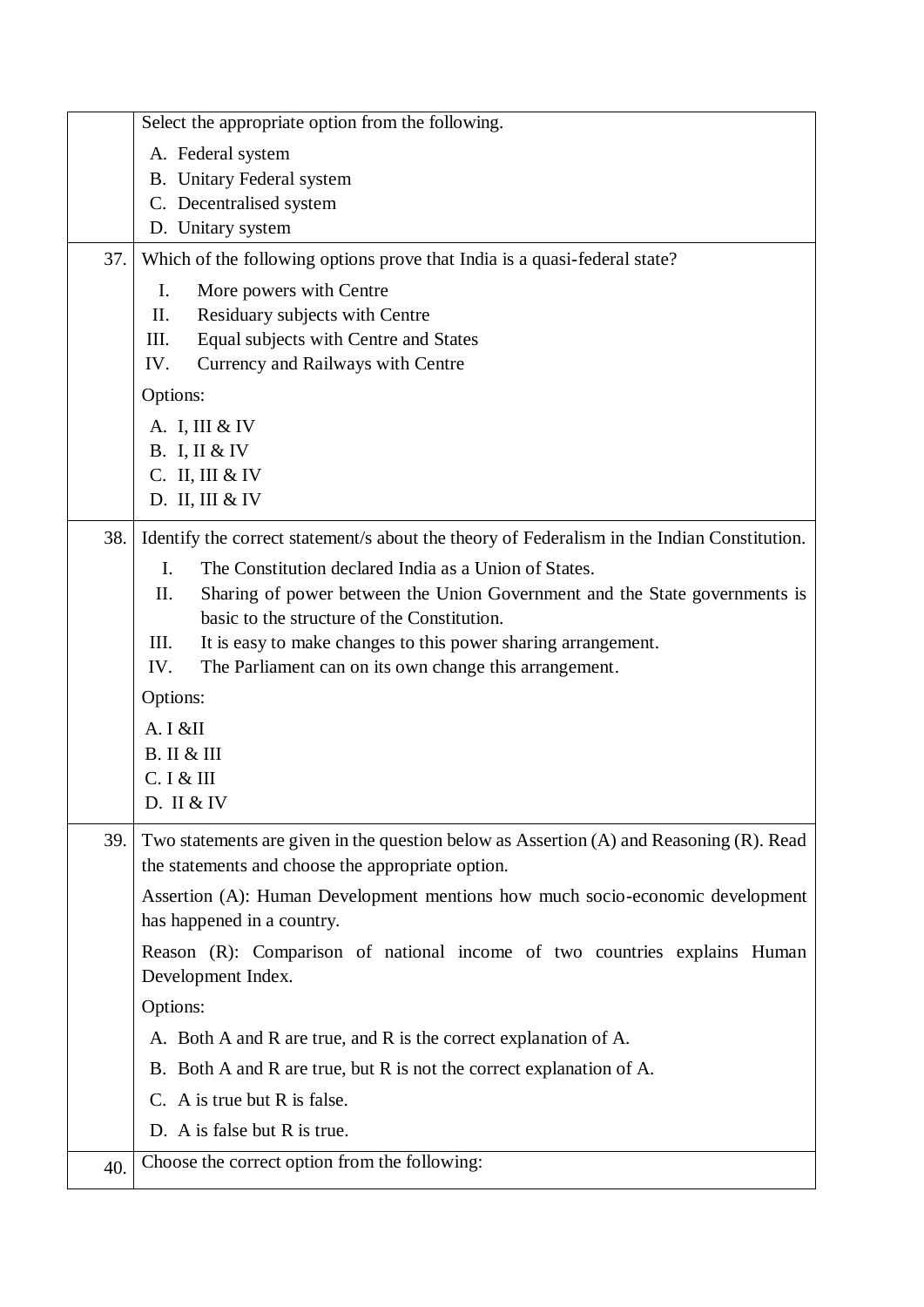|     | List I (Example)                                                                                                                                                                                                                                                                                                                                                                                                |             | <b>List II</b> (Sectors) |       |       |       |  |
|-----|-----------------------------------------------------------------------------------------------------------------------------------------------------------------------------------------------------------------------------------------------------------------------------------------------------------------------------------------------------------------------------------------------------------------|-------------|--------------------------|-------|-------|-------|--|
|     | Courier<br>A.                                                                                                                                                                                                                                                                                                                                                                                                   |             | <b>Tertiary Sector</b>   |       |       |       |  |
|     | Fisherman<br><b>B.</b>                                                                                                                                                                                                                                                                                                                                                                                          |             | <b>Secondary Sector</b>  |       |       |       |  |
|     | C.<br>Carpenter                                                                                                                                                                                                                                                                                                                                                                                                 |             | <b>Primary Sector</b>    |       |       |       |  |
|     | D. Transporter                                                                                                                                                                                                                                                                                                                                                                                                  |             | <b>Secondary Sector</b>  |       |       |       |  |
| 41. | Read the following data and information carefully and select the most appropriate answer                                                                                                                                                                                                                                                                                                                        |             |                          |       |       |       |  |
|     | from the given options:                                                                                                                                                                                                                                                                                                                                                                                         |             |                          |       |       |       |  |
|     | <b>TABLE FOR COMPARISON OF THREE COUNTRIES</b>                                                                                                                                                                                                                                                                                                                                                                  |             |                          |       |       |       |  |
|     | Monthly income of citizens in 2007 (in Rupees)                                                                                                                                                                                                                                                                                                                                                                  |             |                          |       |       |       |  |
|     | Countries                                                                                                                                                                                                                                                                                                                                                                                                       | $\mathbf I$ | $\mathbf{I}$             | III   | IV    | V     |  |
|     | Country A                                                                                                                                                                                                                                                                                                                                                                                                       | 9500        | 10500                    | 9800  | 10000 | 10200 |  |
|     | Country B                                                                                                                                                                                                                                                                                                                                                                                                       | 500         | 500                      | 500   | 500   | 48000 |  |
|     | Country C                                                                                                                                                                                                                                                                                                                                                                                                       | 5000        | 1000                     | 15000 | 4000  | 25000 |  |
|     | calculates average income of all these countries as per the given data and chooses to be<br>transferred to Country A.<br>Identify the reason for which Rita has chosen country A.<br>A. Most of its citizens are rich and stable<br>B. Has most equitable distribution of income<br>C. National income of its citizens is higher<br>D. Average income of its citizens is lower                                  |             |                          |       |       |       |  |
| 42. | Vijay is undernourished as his weight is 45 kgs and his height is 1.78 meters. Find out his                                                                                                                                                                                                                                                                                                                     |             |                          |       |       |       |  |
|     | Body Mass Index (BMI) from the following options.<br>A. 12.6<br>B. 13.5<br>C. 14.7<br>D. 15.2                                                                                                                                                                                                                                                                                                                   |             |                          |       |       |       |  |
| 43. | A woman works at a sweet shop in her village on a contract basis and gets meagre salary<br>after working the entire day. She doesn't get any holidays or paid leave, rather her<br>employer deducts her salary whenever she is absent from work. Find out in which of the<br>following sectors she is working?<br>A. Primary Sector<br><b>B.</b> Service Sector<br>C. Organized Sector<br>D. Unorganised Sector |             |                          |       |       |       |  |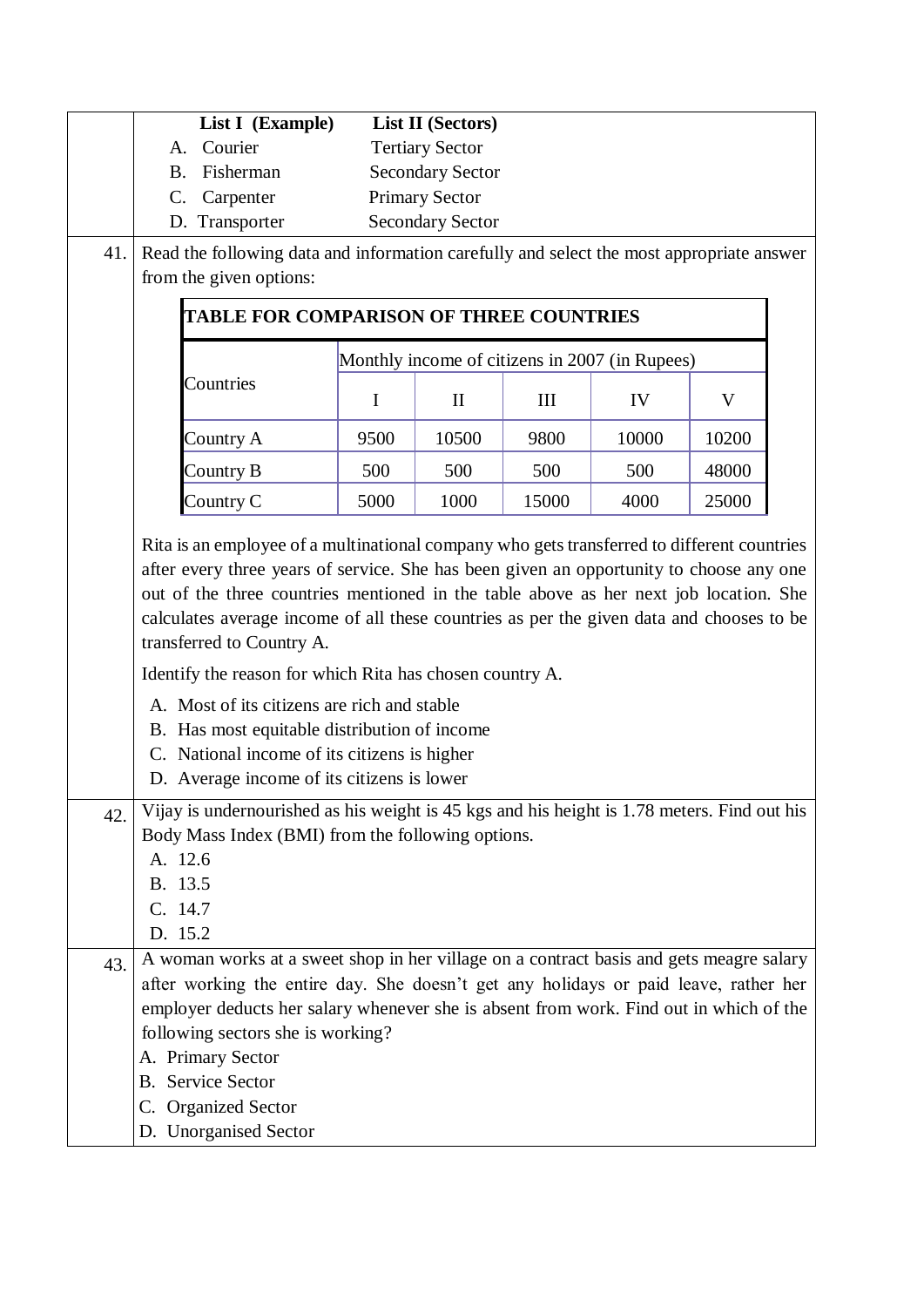| 44. | According to 2017-2018 data, the share of different sectors in employment (percentage)<br>in India was                                                                                                                                                                                                                                                                                                                                              |
|-----|-----------------------------------------------------------------------------------------------------------------------------------------------------------------------------------------------------------------------------------------------------------------------------------------------------------------------------------------------------------------------------------------------------------------------------------------------------|
|     | Primary Sector - 44%<br>$\bullet$                                                                                                                                                                                                                                                                                                                                                                                                                   |
|     | Secondary Sector - 25%<br>●                                                                                                                                                                                                                                                                                                                                                                                                                         |
|     | Tertiary Sector - 31%                                                                                                                                                                                                                                                                                                                                                                                                                               |
|     | Out of the three sectors, why did the ratio of employment in Primary Sector high? Select<br>the most suitable option from the following:                                                                                                                                                                                                                                                                                                            |
|     | A. Workers in the Primary Sector are underemployed                                                                                                                                                                                                                                                                                                                                                                                                  |
|     | B. Low job opportunities in Secondary Sector                                                                                                                                                                                                                                                                                                                                                                                                        |
|     | C. Efforts of labour are not equivalent in all the sectors                                                                                                                                                                                                                                                                                                                                                                                          |
|     | D. Outsourcing of job opportunities in Secondary Sector                                                                                                                                                                                                                                                                                                                                                                                             |
| 45. | Two statements are given in the question below as Assertion (A) and Reasoning (R). Read<br>the statements and choose the appropriate option.                                                                                                                                                                                                                                                                                                        |
|     | Assertion (A): Crude oil reserves in the entire world are depleting, we need to find a<br>sustainable substitute for it.                                                                                                                                                                                                                                                                                                                            |
|     | Reason $(R)$ : Oil and petrol prices are increasing day by day.                                                                                                                                                                                                                                                                                                                                                                                     |
|     | Options:                                                                                                                                                                                                                                                                                                                                                                                                                                            |
|     | A. Both A and R are true, and R is the correct explanation of A.<br>B. Both A and R are true, but R is not the correct explanation of A.<br>C. A is true but R is false.<br>D. A is false but R is true                                                                                                                                                                                                                                             |
|     |                                                                                                                                                                                                                                                                                                                                                                                                                                                     |
| 46. | A man is employed on a food processing farm where he has to do a lot of manual work.<br>His wife and daughter also help him in his work on the farm every day. Which type of<br>employment is this an example?                                                                                                                                                                                                                                      |
|     | A. Under employment                                                                                                                                                                                                                                                                                                                                                                                                                                 |
|     | B. Seasonal employment                                                                                                                                                                                                                                                                                                                                                                                                                              |
|     | C. Over employment                                                                                                                                                                                                                                                                                                                                                                                                                                  |
|     | D. Cyclical employment                                                                                                                                                                                                                                                                                                                                                                                                                              |
|     | <b>SECTION - C</b>                                                                                                                                                                                                                                                                                                                                                                                                                                  |
|     | (This section consists of two cases. There are total of 12 questions in this section.<br>Attempt any 10 questions from this section.)                                                                                                                                                                                                                                                                                                               |
|     | Read the source given below and answer the questions by choosing the most<br>appropriate option:                                                                                                                                                                                                                                                                                                                                                    |
|     | Grimms' Fairy Tales is a familiar name in Germany. The brothers Jacob and Wilhelm<br>Grimm were born in the German city of Hanau. While both of them studied law, they soon<br>developed an interest in collecting old folktales. They spent six years travelling from<br>village to village, talking to people and writing down fairy tales, which were handed down<br>through the generations. These were popular both among children and adults. |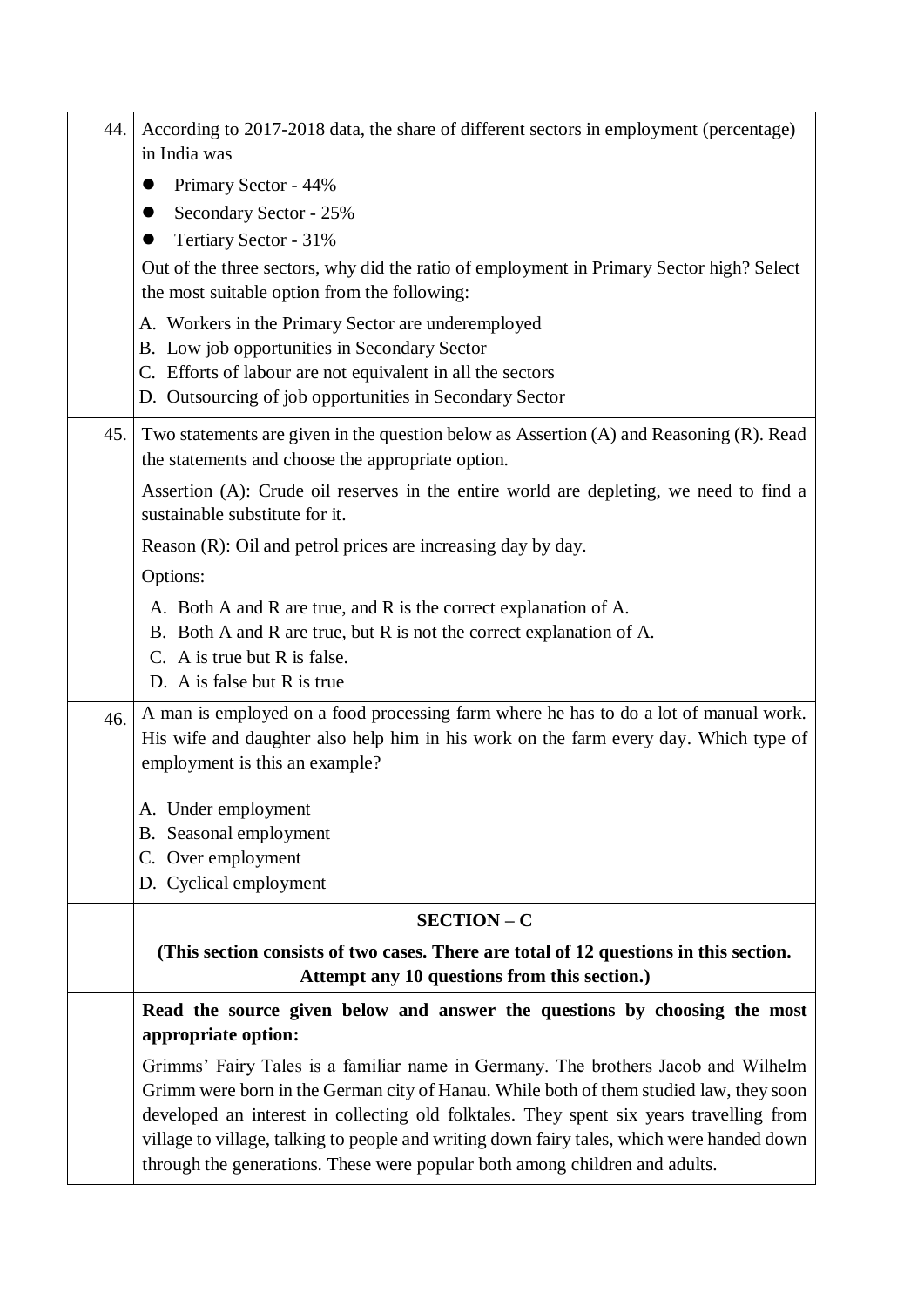|     | In 1812, they published their first collection of tales. Subsequently, both the brothers<br>became active in liberal politics, especially the movement for freedom of the press. In the<br>meantime, they also published a 33-volume dictionary of the German language.<br>The Grimm brothers also saw French domination as a threat to German culture and<br>believed that the folktales they had collected were expressions of a pure and authentic<br>German spirit. They considered their projects of collecting folktales and developing the<br>German language as part of the wider effort to oppose French domination and create a<br>German national identity. |
|-----|------------------------------------------------------------------------------------------------------------------------------------------------------------------------------------------------------------------------------------------------------------------------------------------------------------------------------------------------------------------------------------------------------------------------------------------------------------------------------------------------------------------------------------------------------------------------------------------------------------------------------------------------------------------------|
| 47. | Why did the Grimm brothers give the tales a readable form without changing their<br>folkloric character? Choose the correct option from the following:<br>A. The collection enjoyed wide distribution in Germany.<br>B. It became a model for the collecting of fantasy tales.<br>C. It formed the basis for the science of the language.<br>D. People easily accepted their written adventurous tales.                                                                                                                                                                                                                                                                |
| 48. | The impact of literary contributions of Grimm brothers was widespread. Identify the best<br>suitable option depicting the same from the following:<br>A. Development of cities and towns<br>B. Setting up of new political parties<br>C. Promotion of ethnic belonging<br>D. Emergence of socialist ideology                                                                                                                                                                                                                                                                                                                                                           |
| 49. | Fill in the blank from the given options<br>The work of the Grimm Brothers influenced and inspired people to collect tales. They<br>believed in a spirit of ______________ and considered it essential for the reflection of<br>national identity.<br>A. Culturalism<br><b>B.</b> Conservatism<br>C. Extremism<br>Liberalism<br>D.                                                                                                                                                                                                                                                                                                                                     |
| 50. | Why the foreign domination was considered a threat to nation building? Select the best<br>suitable option from the following in reference to the context.<br>A. Exploitation of natural resources<br>B. Erosion of native values and ethos<br>C. Violence and mass killing of people<br>D. Spread of new diseases in the country                                                                                                                                                                                                                                                                                                                                       |
| 51. | How were the Germans able to connect with their culture? With reference to the above<br>context, infer the appropriate option.<br>A. Through the feeling of formal way of communication<br>Through the feeling of oneness as European community<br>B.<br>Through the feeling of collective belonging among nationals<br>C.<br>D. Through the feeling of coherence in reference to mannerism                                                                                                                                                                                                                                                                            |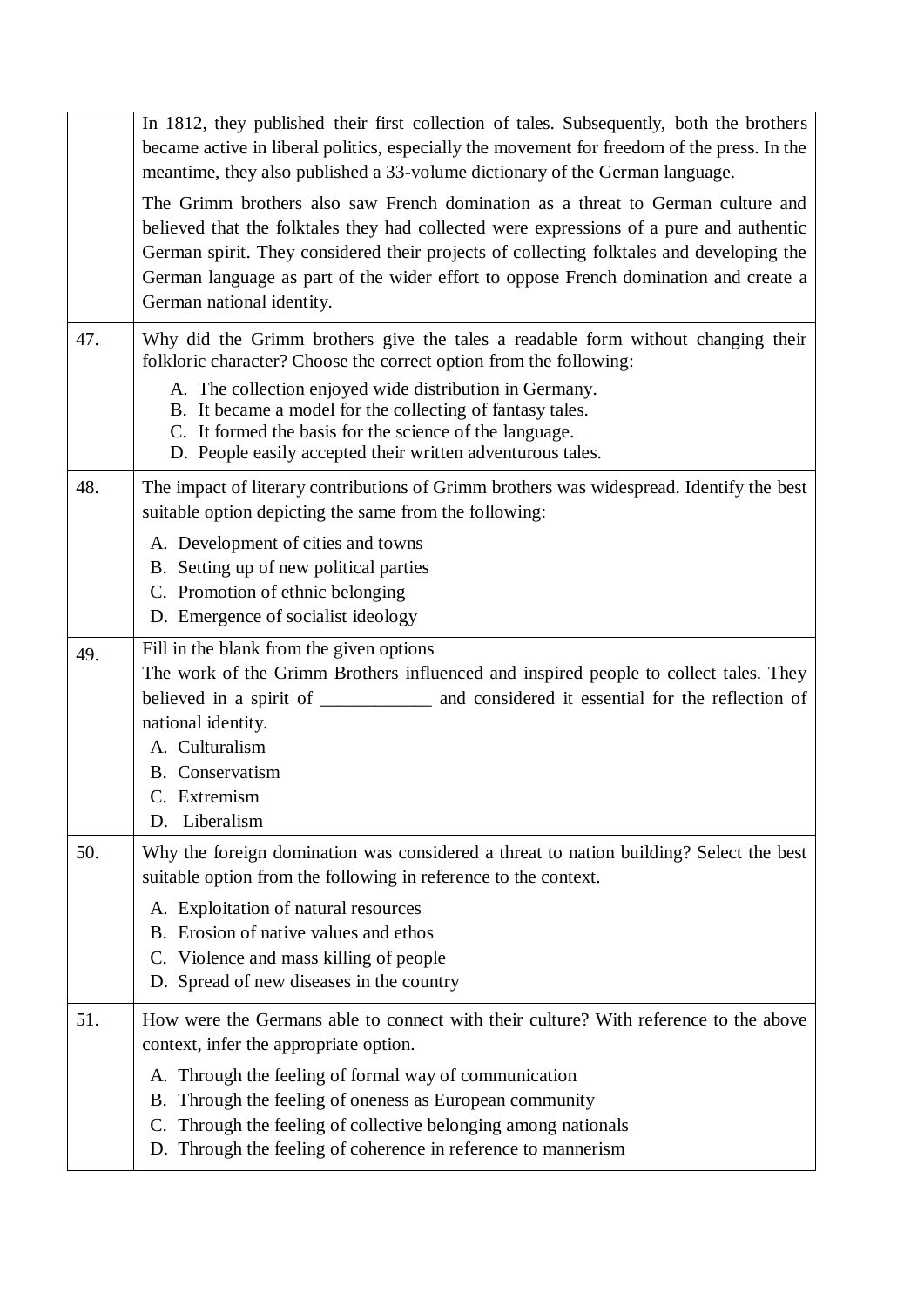| 52. | Two statements are given in the question below as Assertion (A) and Reasoning (R). Read<br>the statements and choose the appropriate option.                                                                                                                                                                                                                                                                                                                                                                   |
|-----|----------------------------------------------------------------------------------------------------------------------------------------------------------------------------------------------------------------------------------------------------------------------------------------------------------------------------------------------------------------------------------------------------------------------------------------------------------------------------------------------------------------|
|     | Assertion A: Regimes of 1815 did not tolerate criticism and dissent.                                                                                                                                                                                                                                                                                                                                                                                                                                           |
|     | Reason (R): Conservative regimes were autocratic.                                                                                                                                                                                                                                                                                                                                                                                                                                                              |
|     | Options:                                                                                                                                                                                                                                                                                                                                                                                                                                                                                                       |
|     | A. Both A and R are true, and R is the correct explanation of A.                                                                                                                                                                                                                                                                                                                                                                                                                                               |
|     | B. Both A and R are true, but R is not the correct explanation of A.                                                                                                                                                                                                                                                                                                                                                                                                                                           |
|     | C. A is true but R is false.                                                                                                                                                                                                                                                                                                                                                                                                                                                                                   |
|     | D. A is false but R is true.                                                                                                                                                                                                                                                                                                                                                                                                                                                                                   |
|     | Read the source given below and answer the questions by choosing the most<br>appropriate option:                                                                                                                                                                                                                                                                                                                                                                                                               |
|     | There has been a gradual shift from cultivation of food crops to cultivation of fruits,<br>vegetables, oil-seeds and industrial crops. This has led to the reduction in net sown area<br>under cereals and pulses. With the growing population of India, the declining food<br>production puts a big question mark over the country's future food security.                                                                                                                                                    |
|     | The competition for land between non-agricultural uses such as housing etc. and<br>agriculture has resulted in reduction in the net sown area. The productivity of land has<br>started showing a declining trend. Fertilisers, pesticides and insecticides, which once<br>showed dramatic results, are now being held responsible for degrading the soils. Periodic<br>scarcity of water has led to reduction in area under irrigation. Inefficient water<br>management has led to water logging and salinity. |
| 53. | One can infer from the above given information that marginal and small farmers have been                                                                                                                                                                                                                                                                                                                                                                                                                       |
|     | pushed out of cultivation. Which one of the following is the prominent cause?                                                                                                                                                                                                                                                                                                                                                                                                                                  |
|     | A. Food and fruit crops are expensive in market                                                                                                                                                                                                                                                                                                                                                                                                                                                                |
|     | B. Shift to multifarious crops according to demand                                                                                                                                                                                                                                                                                                                                                                                                                                                             |
|     | C. Periodic scarcity of water in many regions                                                                                                                                                                                                                                                                                                                                                                                                                                                                  |
|     |                                                                                                                                                                                                                                                                                                                                                                                                                                                                                                                |
|     | D. Soil degradation and extensive Green Revolution                                                                                                                                                                                                                                                                                                                                                                                                                                                             |
| 54. | Read the following statements and find the correct from the given options:<br>Ι.                                                                                                                                                                                                                                                                                                                                                                                                                               |
|     | Indian farmers are diversifying their cropping pattern.<br>II.                                                                                                                                                                                                                                                                                                                                                                                                                                                 |
|     | They are shifting production from cereals to fruits, vegetables, etc.<br>Jute is in high demand in the Indian market.<br>III.                                                                                                                                                                                                                                                                                                                                                                                  |
|     | Options:                                                                                                                                                                                                                                                                                                                                                                                                                                                                                                       |
|     | A. I & II                                                                                                                                                                                                                                                                                                                                                                                                                                                                                                      |
|     | B. II&III                                                                                                                                                                                                                                                                                                                                                                                                                                                                                                      |
|     | C. III Only                                                                                                                                                                                                                                                                                                                                                                                                                                                                                                    |
|     | D. II Only                                                                                                                                                                                                                                                                                                                                                                                                                                                                                                     |
| 55. | According to the information given above, there has been reduction in the net sown area                                                                                                                                                                                                                                                                                                                                                                                                                        |
|     | under cereals and pulses. Identify the reason.                                                                                                                                                                                                                                                                                                                                                                                                                                                                 |
|     | A. Lack of markets to sell cereals and pulses                                                                                                                                                                                                                                                                                                                                                                                                                                                                  |
|     | B. Earn more income from non-agricultural sector<br>C. Need of huge labour in cultivating cereals and pulses                                                                                                                                                                                                                                                                                                                                                                                                   |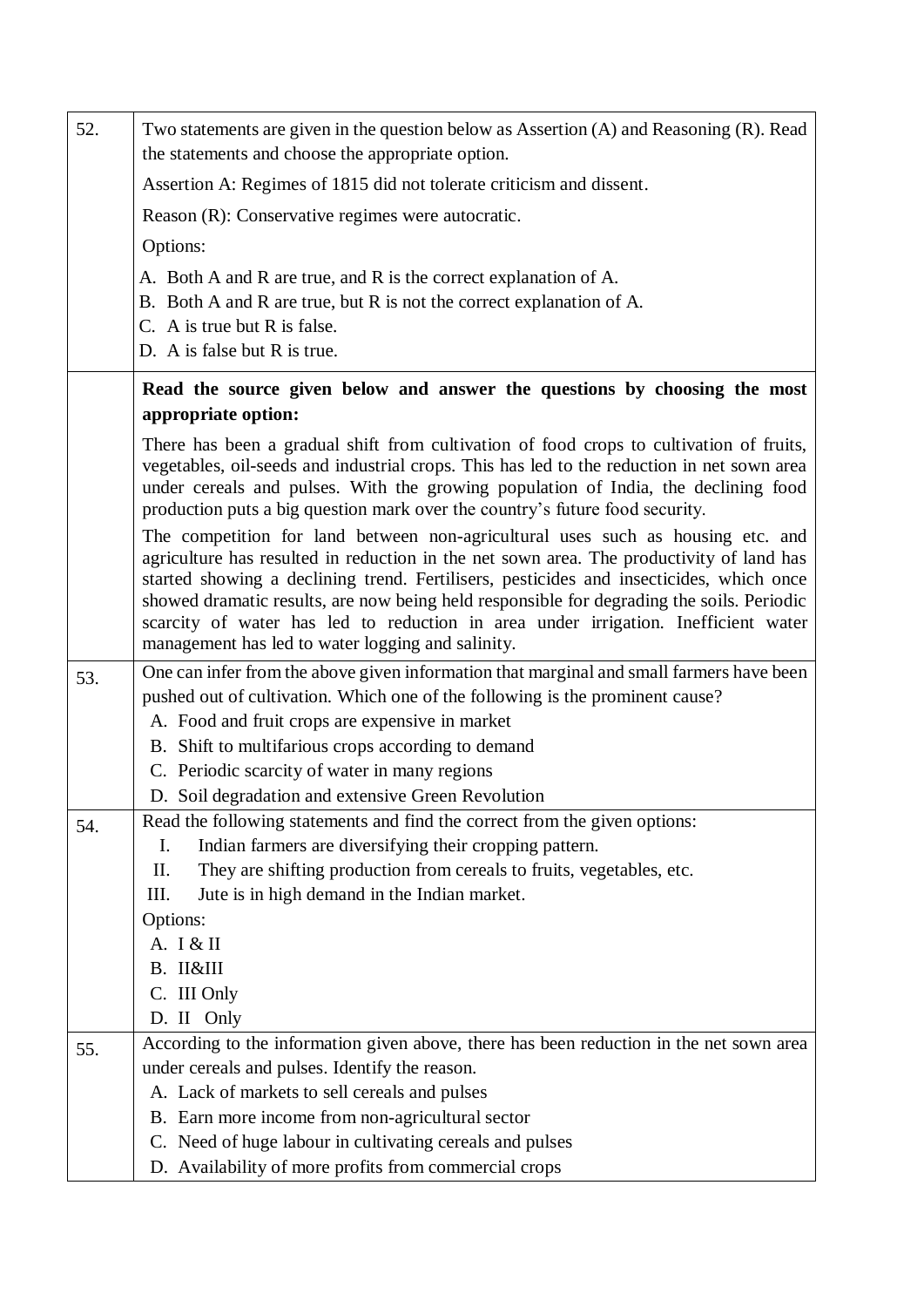| 'Fertilisers, pesticides and insecticides, which once showed dramatic results, are now               |
|------------------------------------------------------------------------------------------------------|
| being held responsible for degrading the soil.' Infer the positive effects of these inputs           |
| noticed earlier from the following statements.                                                       |
| A. These inputs have shown increased outputs and productivity.                                       |
| B. These are integral to the process of reducing agrarian losses.                                    |
| C. These inputs can cut the amount of harvestable produce.                                           |
| D. These are the leading causes of mortality and health problems.                                    |
| There are states in India which are using fertilisers, pesticides and insecticides at excessive      |
| level to increase their agricultural production. Identify the states which are at prominent          |
| level from the following options.                                                                    |
| A. Karnataka and Kerala                                                                              |
| B. Haryana and Punjab                                                                                |
| C. Punjab and Gujarat                                                                                |
| D. Haryana and Telangana                                                                             |
| Food production provides the base for food security and is a key determinant of food                 |
| availability. Why is this trend shifting towards industrial crops? Choose the correct option         |
| in reference to the context.                                                                         |
| A. To improve the land use pattern                                                                   |
| B. To use intensive farming techniques                                                               |
| C. To improve the fertility of soil                                                                  |
| D. To fetch more income and high earnings                                                            |
| <b>Section D</b>                                                                                     |
| (Attempt both the Map based questions)                                                               |
| On the given outline map of India, identify the locations with the help of specified<br>information. |
| А<br>В<br><br><br>ABIBIAN<br>den.<br>18.4<br>international So<br><b>Guite/UT Boundar</b>             |
|                                                                                                      |